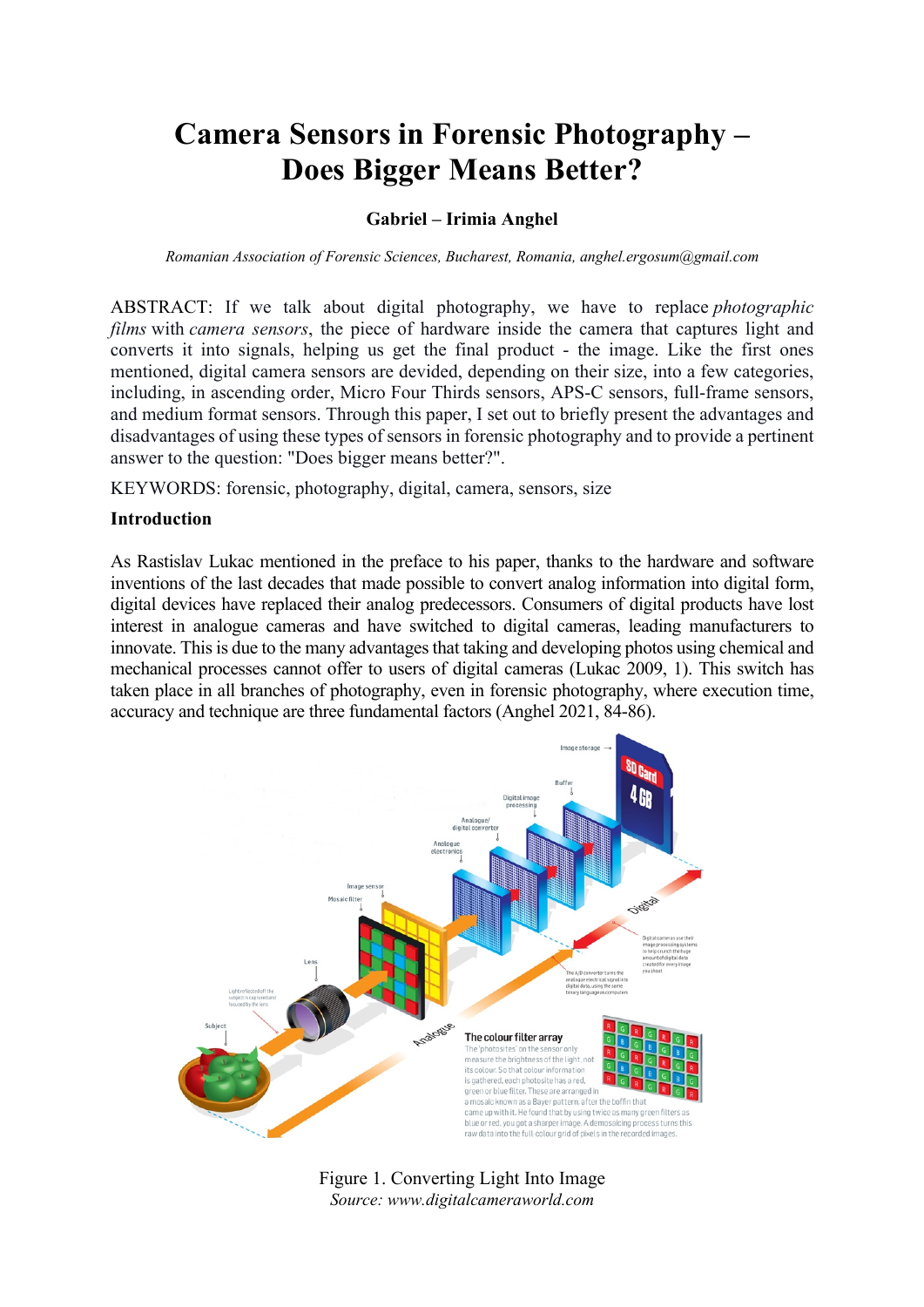The previous figure summarizes the light-image path. The photo lens, looking like cylindrical object, made of several optical elements, called composition lenses, is attached to the camera to allow light to pass through and form an image (Bercheșan 2002, 120). Without it, the camera could not not be used. A refractive lens brings a clear image to the camera's sensor. The sensors transform the image into an electrical signal which, in turn, is transformed into a digital signal, through which the information is stored on a storage format.

#### **Camera sensors sizes**

As I mentioned before, depending on their size, camera sensors are devided into a few categories, including Micro Four Thirds sensors, APS-C sensors, full-frame sensors and medium format sensors.

|                    | <b>MEDIUM</b><br><b>FORMAT</b> | <b>FULL-FRAME</b>   | APS-C                     | <b>MICRO 4/3</b>    | 1"                        | 1/2.55"           |
|--------------------|--------------------------------|---------------------|---------------------------|---------------------|---------------------------|-------------------|
| <b>PICTURE</b>     |                                |                     |                           |                     |                           | Π                 |
| <b>SENSOR SIZE</b> | 53.0 X 40.20<br>МM             | 35.00 X 24.00<br>МM | 23.6 X 15.60<br><b>MM</b> | 17.00 X 13.00<br>MМ | 12.80 X 9.60<br><b>MM</b> | 6.17 X 4.55<br>MМ |
| <b>CROP FACTOR</b> | 0.64                           |                     | 1.52                      | $\overline{2}$      | 2.7                       | 5.62              |
| <b>CAMERA</b>      | $\circ$                        | $\mathbf{P}$        |                           | $\Omega$            |                           | 8                 |

Figure 2. Camera Sensors Sizes *Source: www.capturetheatlas.com*

Medium format cameras are usually used for comercial purposes, being well-suited for portrait, studio, fashion, beauty, fine art and landscape photography. A medium format digital camera has a large sensor that is, comparing to analogue cameras, at least the size as that of 120mm size film (44x33 millimeters). Photographers who practice these types of photography use cameras with this type of sensor for the following reasons: high image quality, narrower depth of field compared to other types of sensors (smaller sensors), high resolution, which allows large images to be printed.

Full-frame cameras are the favorite of professional photographers, becoming a benchmark and being used for any branch of photography. Not as heavy and expensive as medium-format cameras and more powerful than Micro Four Thirds sensor cameras, they are the choice of anyone who wants a high level of image quality at a decent price.

Micro Four Thirds sensor cameras, although not widely used, find their applicability in the genres of photography where a wider depth of field is desired, especially landscape photography and macro photography. Portability and low price of lenses are two other benefits that potential users often consider. The last, but not the last type of sensor, the ones that can be found in smartphones, are the most used. As the years go by, the mobile phone is used for many more purposes besides phone conversations. According to online sources (Canning 2020), about 91 percent of the 1.43 trillion photos taken in 2020 were taken with a smartphone.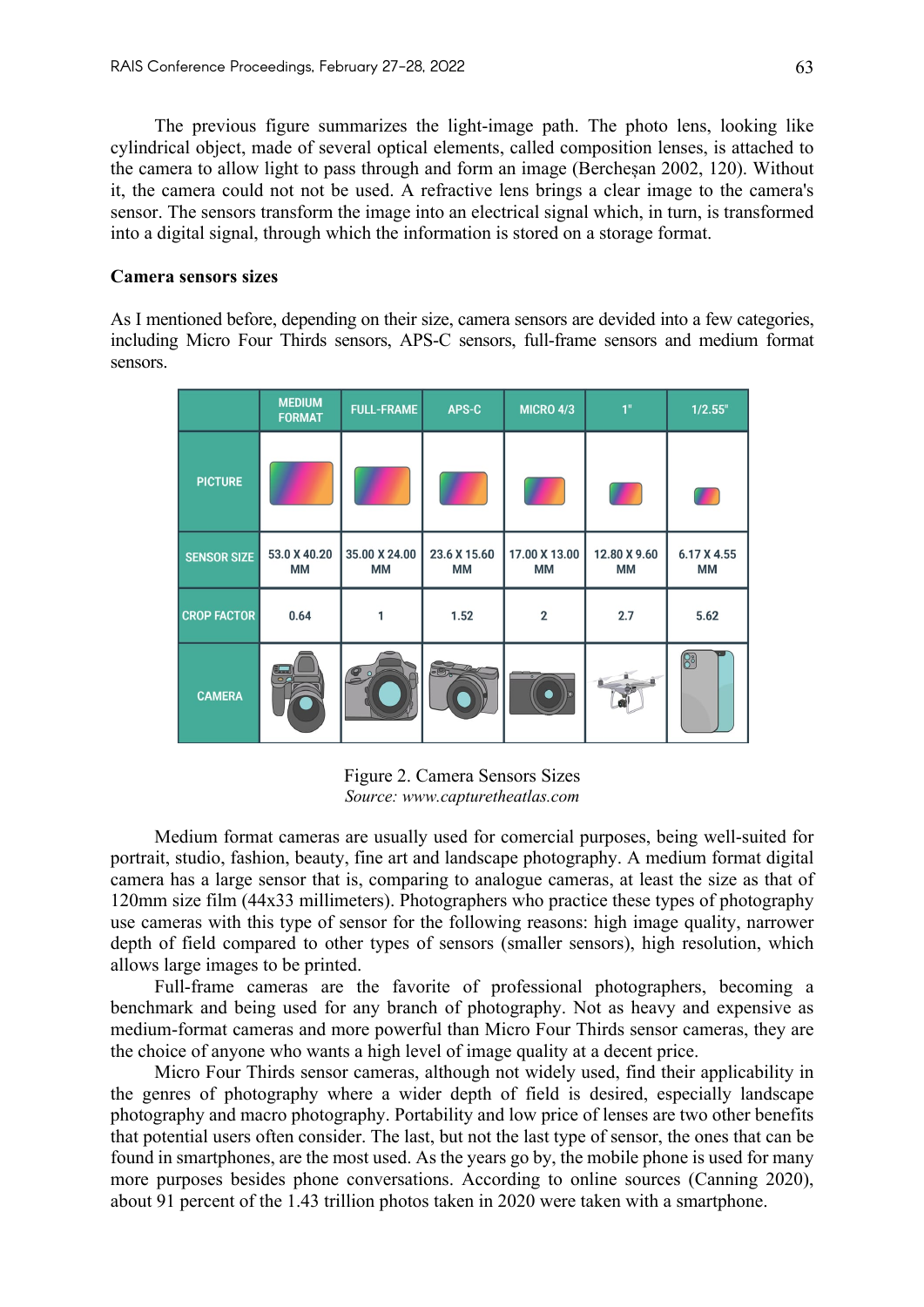## **Advantages of a larger sensor**

Firstly, as I mentioned before, larger sensors are able to produce images at a higher resolution and quality. This means that the "surface of the image" will be larger, will include more details, giving photographers the possibility to print the images or crop them in post-processing without the fear that it could compromise the quality of the final result. For example, a midrange photography, who is taken to show items of evidence and their spatial relationships, can be cropped or scaled up so that traces can be analyzed in detail.

| <b>Typical</b>         | <b>Resolution</b> | <b>Print Size &amp; Quality</b> |                  |                  |  |  |
|------------------------|-------------------|---------------------------------|------------------|------------------|--|--|
| <b>Sensor</b>          | (WxH)             | Excellent @ 300dpi              | Good $@200$ dpi  | Poor $@150$ dpi  |  |  |
| 3 MP                   | 2048 x 1536       | $7" \times 5"$                  | $10" \times 8"$  | $14" \times 11"$ |  |  |
| 4 MP                   | 2464 x 1632       | $8" \times 6"$                  | 12" x 8"         | $16"$ x $12"$    |  |  |
| 6 MP                   | 3008 x 2000       | $10" \times 8"$                 | $15" \times 10"$ | $19"$ x 13"      |  |  |
| 8 MP                   | 3264 x 2448       | $12" \times 8"$                 | $16" \times 12"$ | $22" \times 16"$ |  |  |
| 10 MP                  | 3872 x 2592       | $13"$ x 9"                      | $19" \times 13"$ | $26" \times 17"$ |  |  |
| 12 MP                  | 4290 x 2800       | $15" \times 10"$                | $21"$ x 14"      | 28" x 18"        |  |  |
| 16 MP                  | 4920 x 3264       | $17" \times 11"$                | $24" \times 16"$ | 32" x 22"        |  |  |
| 35mm Film<br>(Scanned) | 5380 x 3620       | 18" x 12"                       | $27" \times 18"$ | $36"$ x 24"      |  |  |
| 36 MP                  | 7360 x 4912       | $24" \times 16"$                | $36" \times 24"$ | 48" x 32"        |  |  |

# Figure 3. Print Size Chart *Source: www.digitalphotographylive.com*

Secondly, large sensors allow shooting at a wider angle, which is something to consider when shooting indoor in small spaces. Going back to *Figure 1*, we can see that each sensor has a crop factor. If we use a 35mm lens on a medium format camera, we will actually shoot at 23mm, and if we attach a 35mm lens to a camera with Micro Four Thirds sensor, we will actually shoot at 70mm. Therefore, using this information, we can conclude that in the case of long distance shooting, it is not necessary to buy, for example, an expensive 300mm lens for a full-frame camera. Instead of this, we can easily use a cheaper 200mm lens on a APS-C sensor camera (Panavision 2015, 7).



Figure 4. Crop Factor and Depending on Sensor Size *Source: www.shotkit.com*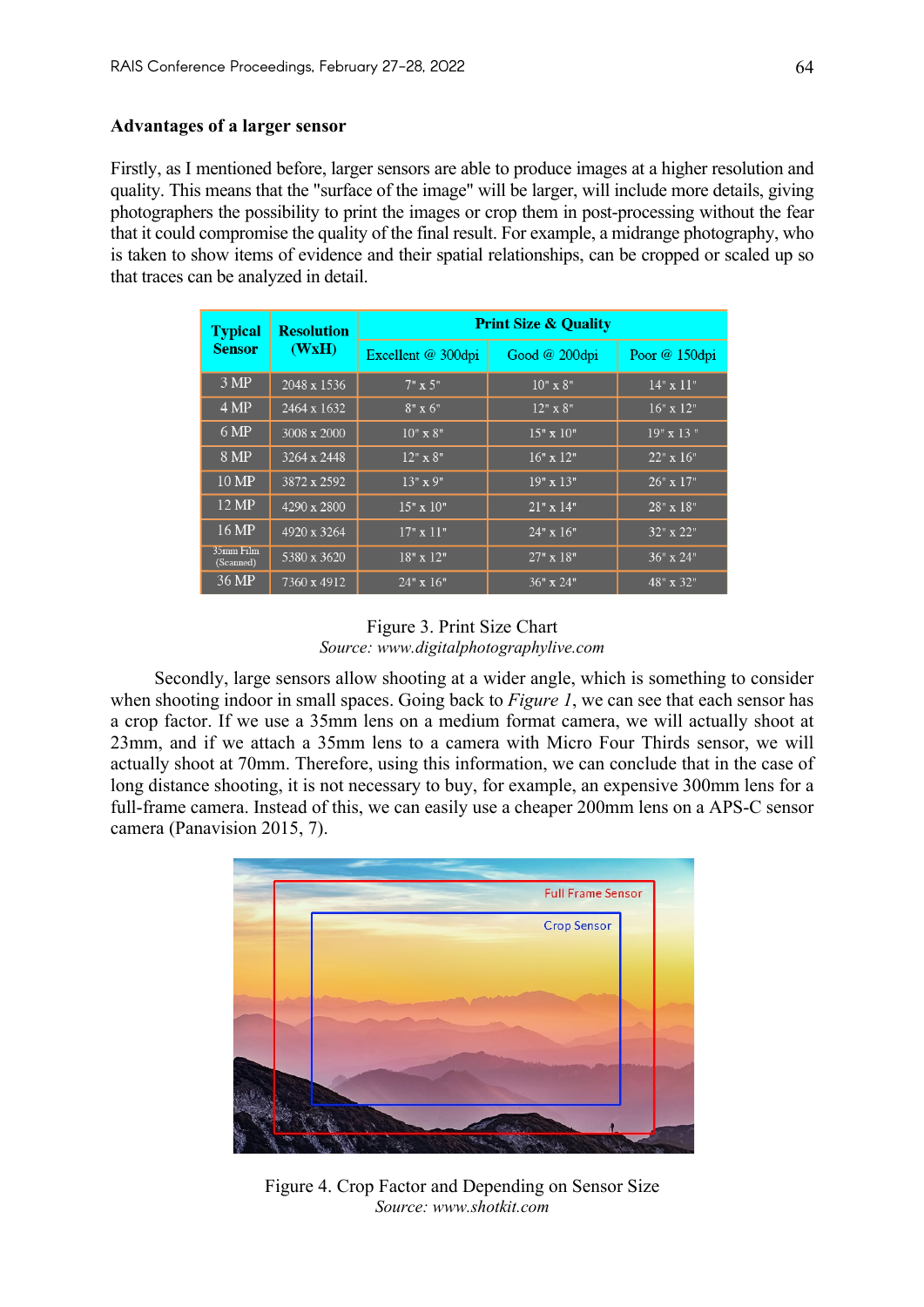Usually, but not as a universally valid rule, larger camera sensors offer an increased dynamic range and a higher ISO performance. ISO is one of the three peaks of the exposure triangle that affects the brightness of the photo. The higher the ISO performance of the sensor, the easier it is in low light conditions, i.e., at higher ISO values. Also, a larger sensor contains larger photosites, which enhance the camera's ability to capture low-light photos compared to a smaller sensor (MasterClass 2020).

The dynamic range is the measure of the range, the difference between the lightest and the darkest tone that can be captured in an image. According to other definitions, "dynamic range describes the ratio between the brightest and darkest parts of an image, from pure black to brightest white" (Dominic). An increased dynamic range will help us in difficult light conditions, such as when the sunlight is strong and the shadows are harsh. Without a highperformance sensor in this regard and for the most accurate image exposure, we will have to resort to the technique called bracketing. This involves covering the entire dynamic range of the subject. The subject will be photographed at different exposures so that a white or black area in one photo is properly exposed in another photo.

In post-processing bracketed photos are used to create a high dynamic range photo (no. 1), also called HDR. As can be seen in the figure below, exposing the wooden box in the first photography (no. 2) almost correctly makes the building in the background not covered, due to differences in brightness. For this reason, a second photo (no. 3) was taken, in which the building is captured, but the interior space is totally underexposed. There are many situations, especially in the case of burglary, in which it is necessary to photograph a broken window from a dark room. This technique can help us to capture both the window frame and the shards, the remaining glass parts.



Figure 5. Exposure Bracketing Process *Source: www.pinterest.com*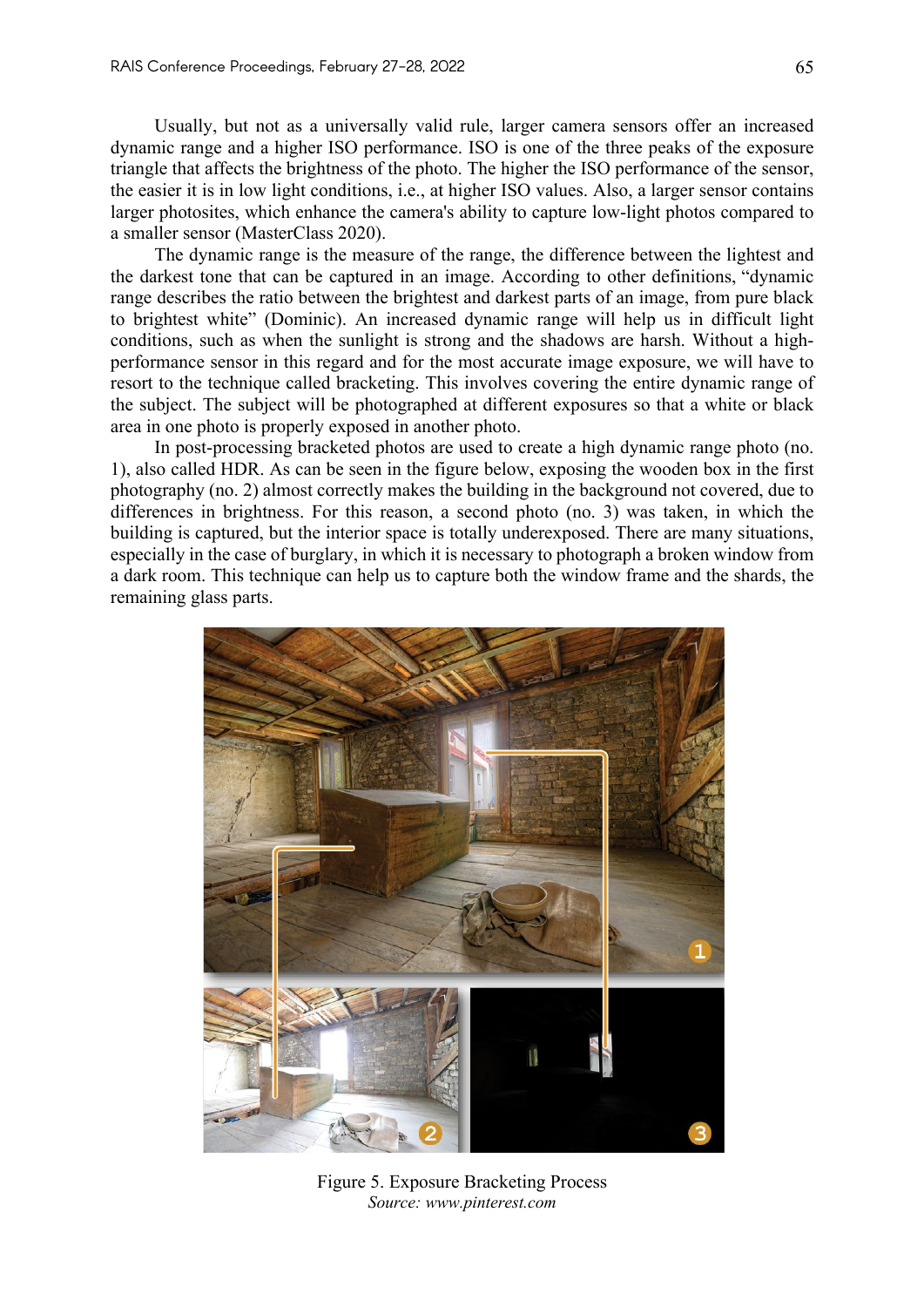### **Disadvantages of a larger sensor**

The first disadvantage of large sensor cameras, noticeable before the purchase moment, is the price, which is usually prohibitive. Moreover, the larger the camera sensor, the more expensive the lenses attachable to it are.

One disadvantage in use is the lack of portability, namely the size and weight of a camera with a large sensor. Such a sensor requires a larger and tougher housing, larger and heavier lenses. In certain situations, especially in dynamic scenes or in the case of undercover shooting, it would be necessary for the shooting equipment not to be noticeable, to offer mobility to the user and not to expose him. Also, in terms of speed of use, it should be noted that photos taken with such sensors take up a lot of space on the memory card. In this sense, even using highspeed transfer cards, we will not be able to shoot in a burst, and it will be necessary to purchase storage devices with a large storage space. I remind, that even in the days of analogue photography, you could shoot 36 photos with 35mm film (the equivalent of today's full-frame sensors) and 12 photos with 120mm film (the equivalent of today's medium-format sensors).

At the same time, it should be noted that larger images, which contain more information and take up more space on the storage device, require a high-performance computer for editing. Investing in such a purchase will most likely require the purchase of hardware to support postprocessing of photos.

If in portrait photography, for example, users want to separate as well as possible the subject from the background, this rule does not apply in forensic photography. Each photo should contain as many details as possible that can be analyzed later, and in the case of the overall photo, the depth of field should be as wide as possible to capture both nearby and distant elements, as large apertures make the background of an image to become unrecognizable (Taylor n.d. 49). The downside is that when using cameras with large sensors, the depth of field will be shallower than if we use the same lens as a camera with a smaller sensor. The figure below is edifying. From left to right, we can see the effect of the sensor on the depth of field, using medium-format, full-frame, APS-C and Micro Four Thirds sensors.



Figure 6. Depth of Field Using Different Sensors *Source: www.picturecorrect.com*

Even if in overall photography this aspect does not seem to be relevant, because the aperture can be closed in good light conditions, we must use this information because in closeup and evidence photography, where the front lens is very close to the subject, the depth of field will be narrow, and the aperture will have to be closed even to f/22. In this case, only a small amount of light will reach the surface of the sensor.